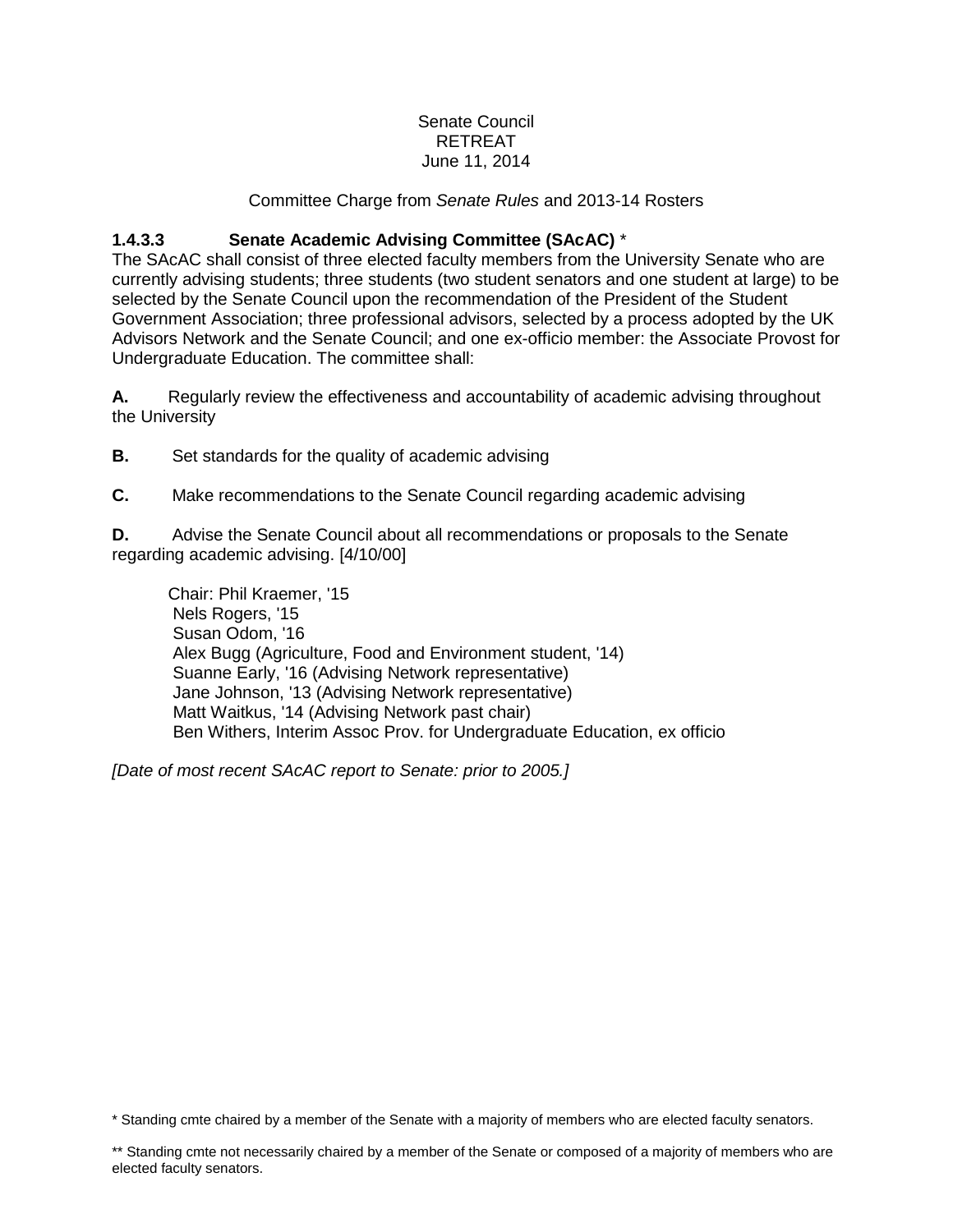# **1.4.2.3 Senate Academic Facilities Committee (SAFC) \***

The SAFC is charged with the responsibility of providing information and recommendations to the Senate about the alteration, construction, and allocation of all property and physical facilities that may affect the educational objectives of the University. In this regard, it shall be concerned about such matters as classrooms, buildings and grounds, shops and other such real property, audio-visual and television equipment, computers, duplication and printing facilities, vehicle pools, and scientific and musical instruments. The SAFC shall act in these ways:

**A.** Serve the administration as a source of faculty information and opinion about the need, design, and priority and construction or renovation projects.

**B.** Inform the Senate at least annually about problems relating to the alteration, construction, or allocation of academic facilities and about future plans and priorities for them. Whenever necessary, the SAFC may initiate action by preparing a recommendation to the administration, which should be routed through the Senate Council for Senate approval.

**C.** Maintain communication with the appropriate administrators about the current status and utilization of academic facilities. [US: 10/12/81]

**D.** Study the use, renovation, and need for space (including classrooms) and equipment relevant to academic programs and functions. [US: 3/12/84]

Chair: Alice Christ, '14 Rick Durham, '14 Alyssa Eckman, '14 Hubie Ballard, '14 Sherry Bayliff, '15 Barbara Knutson, '15 Shelly Steiner, '15 Scott Wright, '15 Zach Hilt, '16 Phil Harling, '16 John Nash, '16 Ryan Galloway (Law student), '14 Ned Crankshaw, Chair of the Dept of Landscape Architecture, ex officio Ann Dickson, Dean of the College of Design, ex officio

*[Date of most recent SAFC report to Senate: 9/10/12 (annual report for 2011-12).]* 

<sup>\*</sup> Standing cmte chaired by a member of the Senate with a majority of members who are elected faculty senators.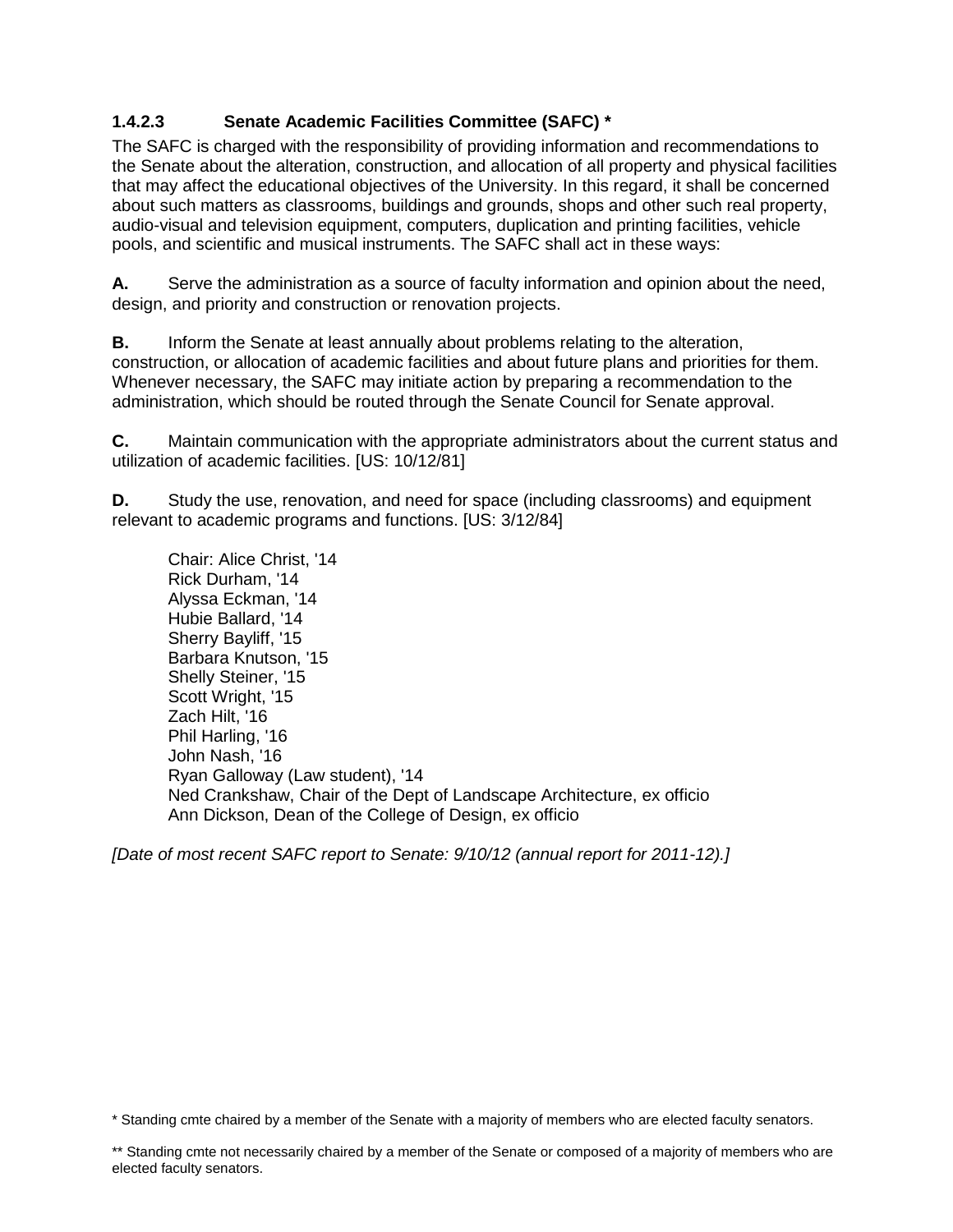### **1.4.2.8 Senate Academic Organization and Structure Committee (SAOSC) \*** The SAOSC is charged to:

**A.** review and recommend to the University Senate priorities on all proposals for new educational units (colleges, schools, departments, graduate centers, multidisciplinary research centers and institutes; interdisciplinary instructional programs)

**B.** review all proposals for abolishment or merger of existing educational units:

**C.** review all proposals for major changes in organization and structure of educational units;

**D.** make appropriate recommendations to the University Senate (and through the Senate to the President and/or Provost) regarding creation, abolition or alterations in organization or structure, or reporting relationships, of educational units throughout the University.

**E.** Study and report to the Senate on matters pertaining to faculty size and strength, and student enrollment. [US: 3/12/84]

 Chair: Greg Wasilkowski, '15 Elizabeth Debski, 12/2014 Susan Effgen, '14 Michael Kilgore, '14 Don Gross, '15 Ernie Bailey, '15 Julia Johnson, '14 Richard Sutphen, '15 Greg Wasilkowski, '15 Roger Brown, '16 David Hulse, '16 Sam Jasper, '16 Scott Tracy (Medicine student), '14

*[Date of most recent SAOSC report to Senate: regular reports on proposals.]*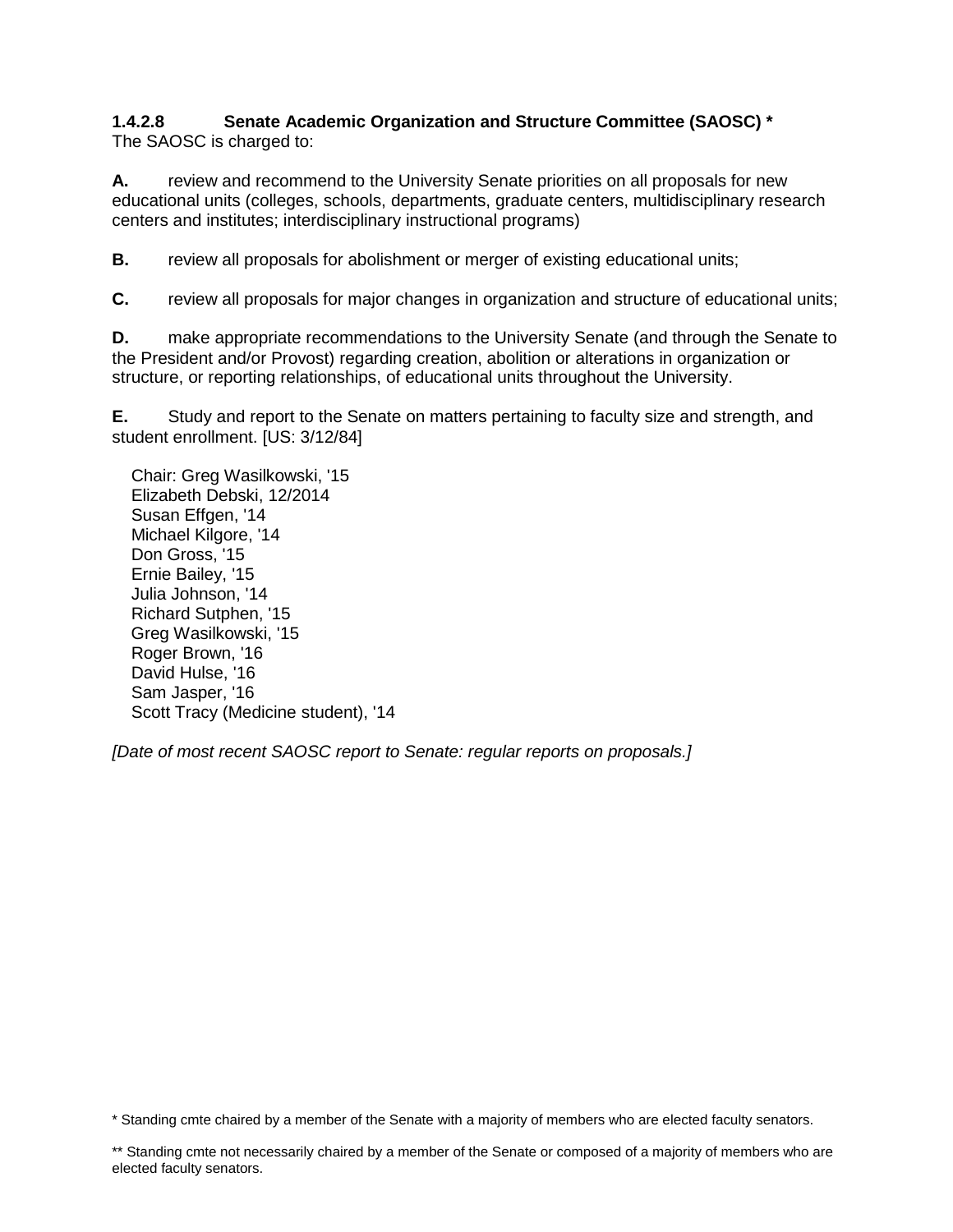# **1.4.2.7 Senate Academic Planning and Priorities Committee (SAPPC) \***

The SAPPC is charged with concern over major, broad, long-range plans and priorities. It shall:

**A.** identify major academic problems likely to be faced by the University in the foreseeable future;

**B.** formulate and recommend to the Senate plausible academic goals for the institution;

**C.** develop procedures and criteria for recommending academic priorities;

**D.** recommend to the Senate institutional policies that recognize academic priorities and goals, assess the progress of the institution toward its goals and report periodically to the Senate; and,

**E.** recommend to the Senate a means for increasing the University's effectiveness in establishing and implementing its academic policies.

**F.** serve the Senate and the administration as a source of faculty information and opinion concerning academic planning and priorities. [US: 4/10/89]

 Chair: Wally Ferrier, '15 Anne Harrison, '14 Justin Bathon, '14 Miroslaw Truszczynski, '14 Heath Martin, '15 Hank Dietz, '15 William Griffith, '16 Abigail Firey, '16

*[Date of most recent SAPPC report to Senate: 12/12/11 ("Update on Current Activities").]*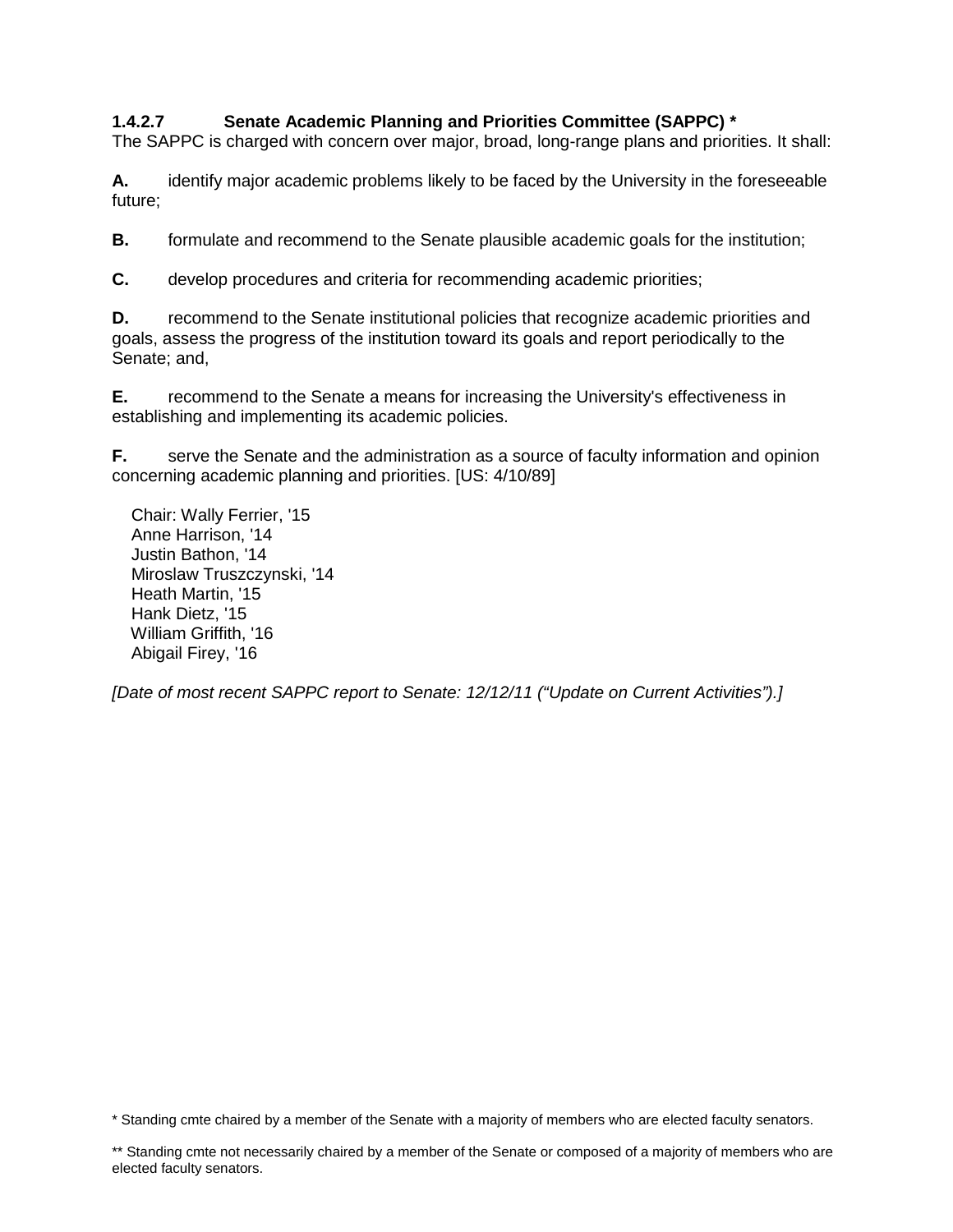## **1.4.2.6 Senate Academic Programs (SAPC) \***

The SAPC is charged with recommending action to the Senate on all new academic programs approved by the Undergraduate Council, the Graduate Council, or the Health Care Colleges Council. Specifically, the SAPC shall review the academic excellence, the need, and the impact, desirability, and priority of the new academic program in relation to other programs. In approving a new program, the Committee shall recommend a priority to indicate its importance and the immediacy with which it should be implemented.

The Committee shall function mainly through three permanent subcommittees: Graduate Degree Programs, First Degree Programs (including undergraduate degree programs), and Professional and Pre-professional Degree programs. The appropriate subcommittee shall investigate the proposed new program and present its evaluation to the full committee, which shall decide on its recommendation to the Senate. In ascertaining the appropriate subcommittee, and in acting upon the recommendations of the SAPC, it is the policy of the University Senate to adopt and utilize the definitions of the Council on Postsecondary Education that distinguish these different types of degree programs.

 Chair: Andrew Hippisley, '15 Richard Charnigo, '14 David Atwood, '14 Alan DeSantis, '14 Todd Porter, '14 Margaret Schroeder, '14 Paul Childs, '15 Paul Karan, '15 Mary Arthur, '16 Ronald Wilhelm, '16 Hsain Ilahaine, '16 Lisa O'Connor, '16 Scout McCamy, (Engineering student), '14 Christine Riordan, Provost, ex officio Mia Alexander-Snow, Dir.of Institutional Effectiveness, ex officio

*[Date of most recent SAPC report to Senate: regular reports on proposals.]*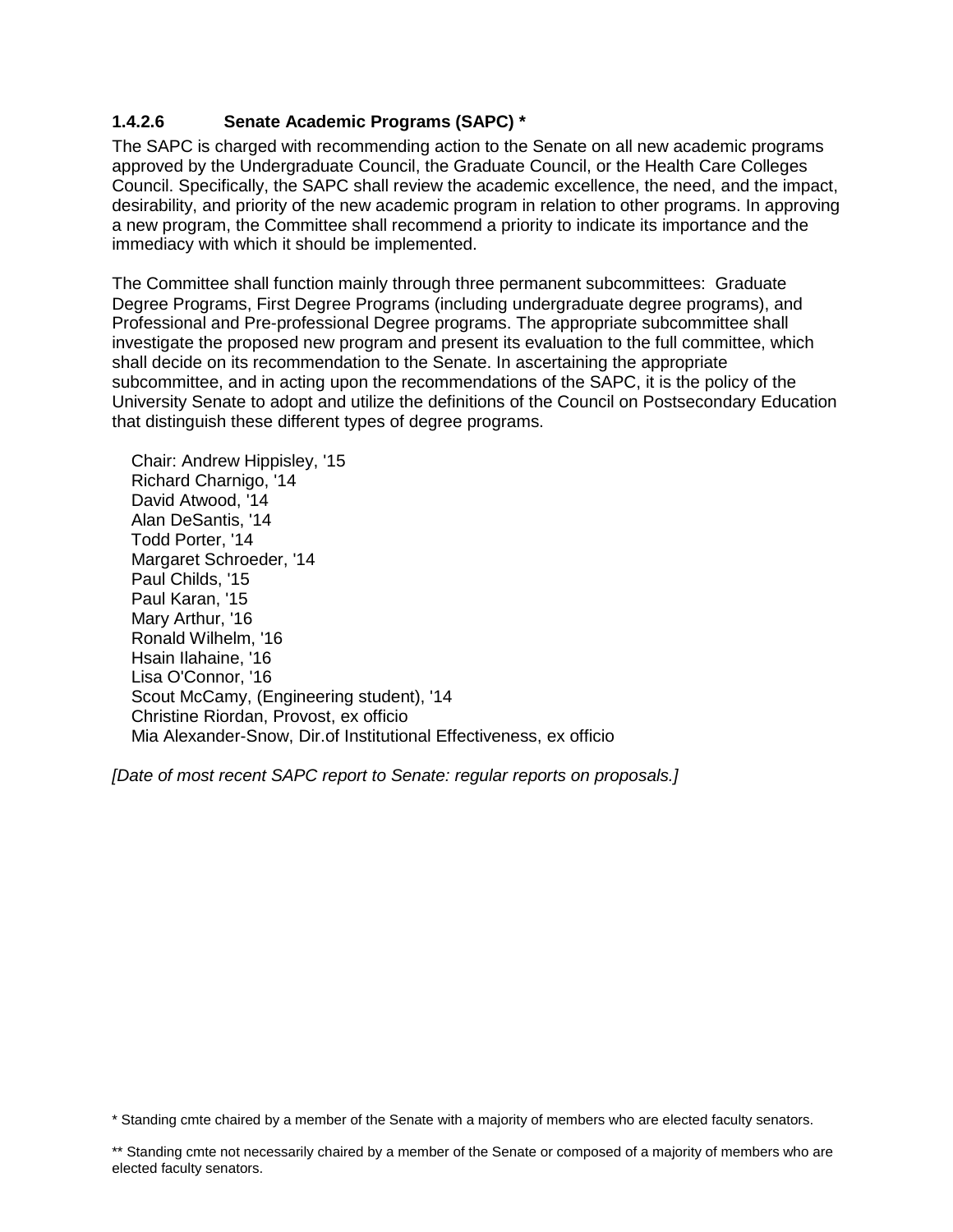### **1.4.2.2 Senate Admissions and Academic Standards Committee (SAASC) \***

The SAASC is charged to examine and recommend to the University Senate changes: in the admission requirements and grading rules; standards for granting academic credit; probation and suspension procedures; and degree and graduation requirements. Basically, the SAASC shall review Sections IV and V of the *Senate Rules* but may consider other related areas. Recommendations by the SAASC on conditions of merit and circumstance for (1) graduation requirements, (2) honors with degrees that are conferred to graduating students (SR 5.4.2.2) and (3) Honorary Degrees conferred to others (SR 5.4.2.3), shall be acted upon by the elected University Faculty Senators, as per KRS 164.240.

 Chair: Greg Graf, '13 Gina Lowry, '14 Armando Prats, '15 Robert Hayes, '15 Scott Yost, '16 Leslie Scott, '16 Ganpathy Murthy, '16 Christine Riordan, Provost, ex officio Don Witt, Assoc Prov. for Enrollment Management, ex officio

*[Date of most recent SAASC report to Senate: regular reports on proposals.]*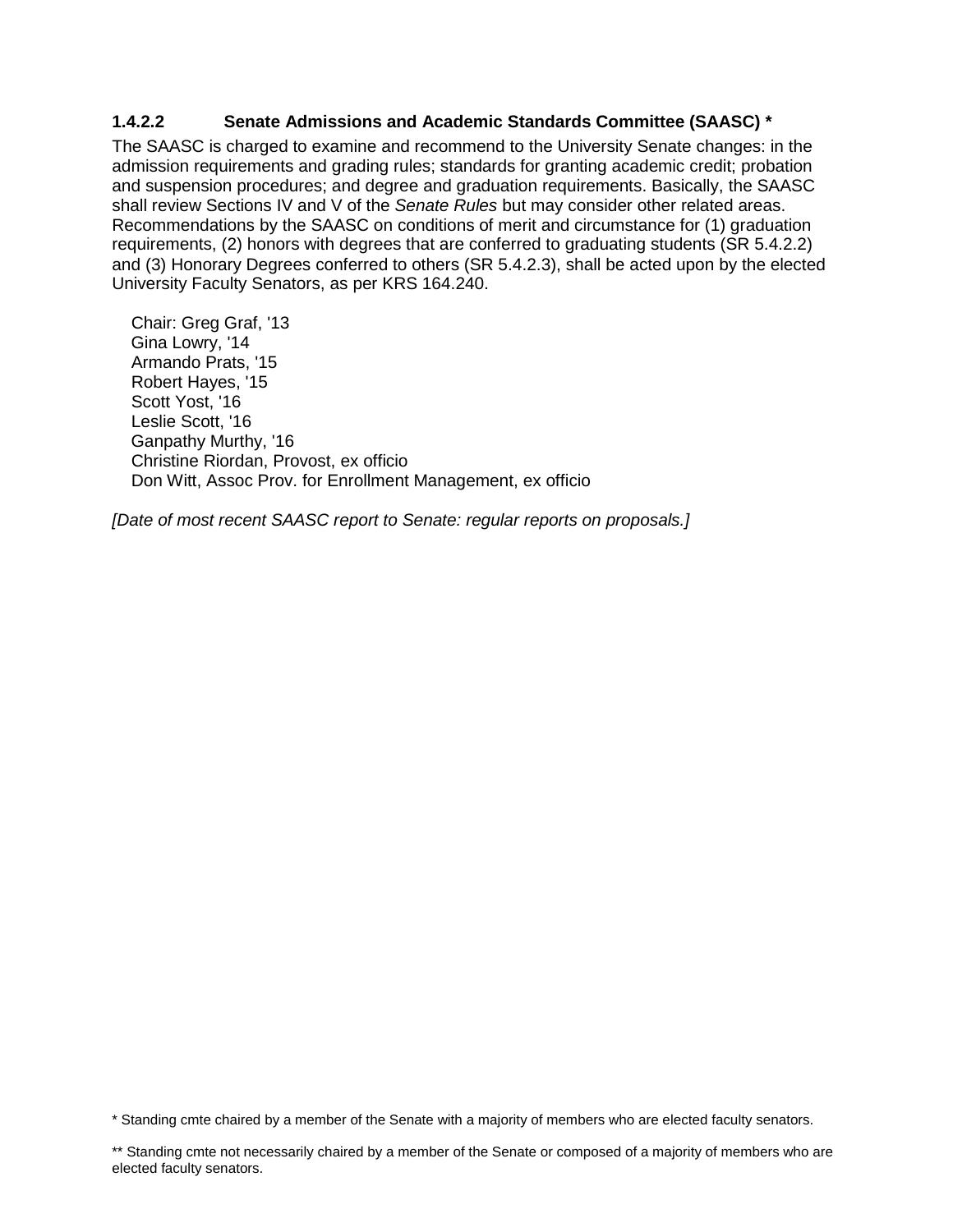# **1.4.3.1 Senate Admissions Advisory Committee (SAAC) \***

**A**. The SAAC is a standing committee of the University Senate. The voting members of the SAAC are the Assistant Provost for Enrollment Management, the Chair of the Senate committee on Admissions and Academic Standards, and three additional University Faculty members appointed by the Senate Council to staggered three-year terms. *Ex officio*, non-voting members of the Committee are the Associate Provost of Undergraduate Education and the Vice President for Institutional Research, Planning and Effectiveness (or that person's designee). The committee must be chaired by one of the three appointed University Faculty members. In the case of a tie vote, the vote of the chair shall prevail.

The SAAC is responsible for recommending admissions policy within general guidelines established by the University Senate. The SAAC is charged to:

**1.** Establish the University's admissions management system, as described in SR 4.2.1.1.B.

**2.** File a written report to the Provost recommending admissions objectives such as *average* ACT scores and desired size of each year's entering Freshman class. A copy of the report shall be presented to the Senate Council.

**3.** Establish automatic admission criteria.

**4.** Upon the recommendation of the Assistant Provost for Enrollment Management, approve any warranted deviations from the automatic admissions criteria.

**5.** After consultation with the Assistant Provost for Enrollment Management, the SAAC may recommend to the Provost closing admissions on any of the following bases: 1) the desired class size has been reached; 2) the class is large enough given existing constraints; and 3) admissions objectives other than class size have been achieved.

**6.** Establish parameters for the decisions on exceptions, under which applicants may be admitted who have not met the automatic admissions criteria.

**7.** Request that the Provost provide specific data on admissions, enrollment, and student performance.

**8.** Request data from the Assistant Provost for Enrollment Management for use in establishing or evaluating admissions policy.

**9.** Review and analyze the information provided in (7) and (8) above by the Provost and Assistant Provost for Enrollment Management and disseminate the results of its review and analysis to the educational units.

Chair: Richard Mitchell, '13

Jenna Hatcher, '13

Ernie Yanarella, '13

Stephanie Bellot (Communication and Information student), '14

 Greg Wasilkowski, '14 (chair, Senate's Admis. & Acad. Standards Cmte), ex officio nonvoting Don Witt (assistant Prov. for enrollment management), ex officio nonvoting

 Ben Withers (interim Assoc Prov. for undergraduate education), ex officio nonvoting Roger Sugarman (designee, VP Inst. Res., Planning & Effectiveness), ex officio nonvoting)

*[Date of most recent SAAC report to Senate: prior to 2005.]* 

<sup>\*</sup> Standing cmte chaired by a member of the Senate with a majority of members who are elected faculty senators.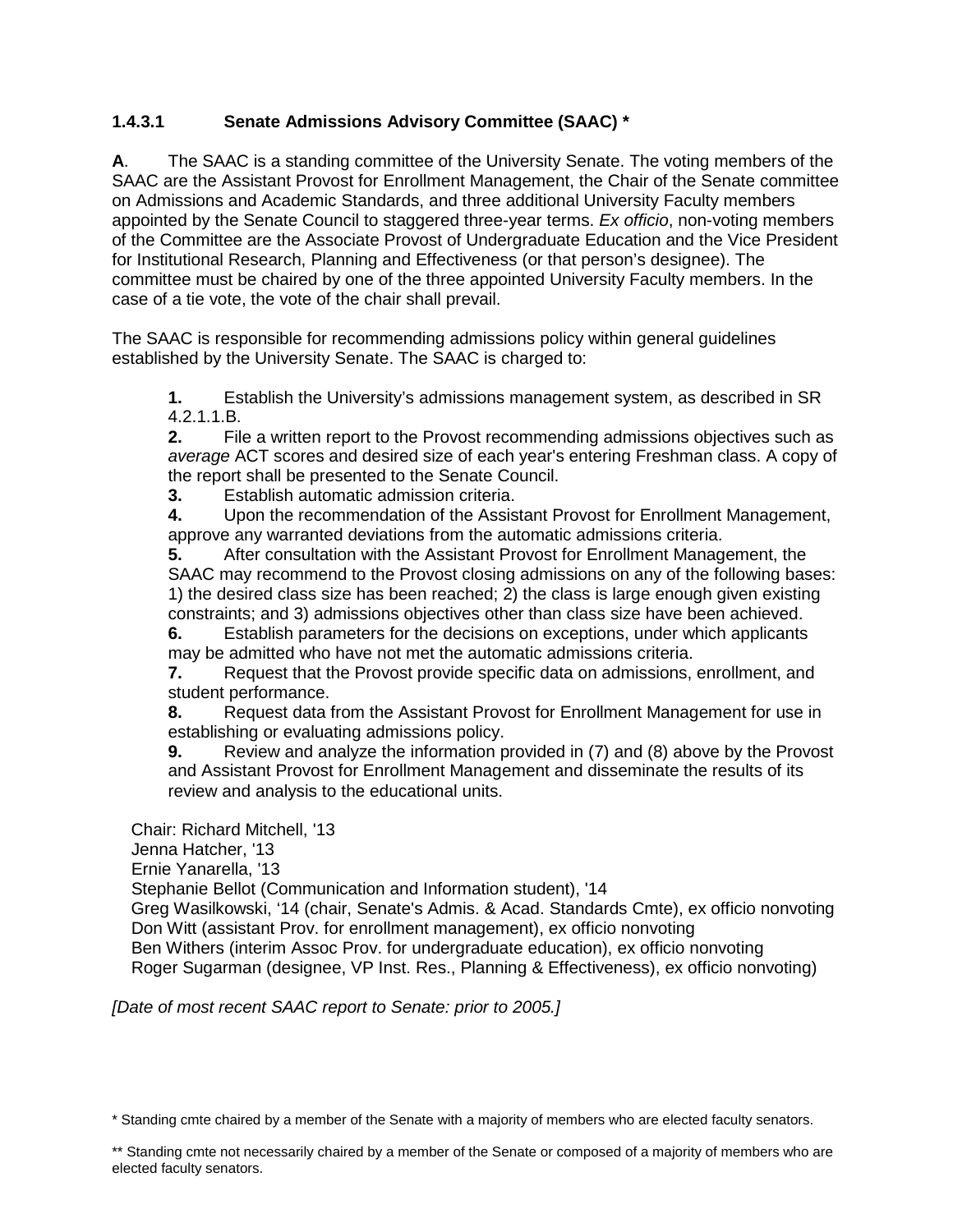### **Advisory Committee on Disability Accommodation and Compliance (SACDAC)**

The SACDAC is a standing committee of the University Senate. The voting members of the SACDAC are the Director of the Center for the Enhancement of Learning and Teaching (CELT), or that person's designee, and four University Faculty members appointed by the Senate Council. The four University Faculty members shall serve staggered three-year terms. Ex officio, non-voting members of the Committee are the Academic Ombud, the Director of the Disability Resource Center (DRC), a DRC learning specialist, and the Associate Vice President for Institutional Equity or that person's designee. The committee shall be chaired by one of the four appointed University Faculty members. The SACDAC is responsible for recommending educational policy within general guidelines established by the University Senate. The SACDAC is charged to:

1. Recommend to the Senate Council educational policies and implementation practices that appropriately address the accommodations standards stipulated in the Americans with Disabilities Act (ADA) Law and Sections 504/508 of the Rehabilitation Act of 1973 for students who have documented disabilities.

2. Hear and render decisions on issues from faculty members or the DRC pertaining to the implementation of educational policies as they relate to practices for disability accommodation and regulatory compliance.

3. Monitor the alignment between the University Senate's educational policies and Federal compliance and accommodation regulations, and recommend educational policy revisions, as warranted.

4. Issue an annual report on the work of the SACDAC for consideration by the Senate Council, the University Senate and the wider University community.

 Chair: Debra Anderson, '14 Terry Malone, '15 Melody Carswell, '16 Debra Harley, '16 Christopher Rice, ex officio voting, Dir., Center for the Enhancement of Learning & Teaching Sonja Feist-Price, ex officio non-voting, Ombud Jake Karnes, ex officio non-voting, Dir., Disability Resource Center (DRC) Leisa Pickering, ex officio non-voting, DRC Learning Specialist Patty Bender, ex officio non-voting, designee for Assoc Vice President for Institutional Equity

*[Date of most recent SACDAC report to Senate: has not yet reported– established 12/10/12.]* 

<sup>\*</sup> Standing cmte chaired by a member of the Senate with a majority of members who are elected faculty senators.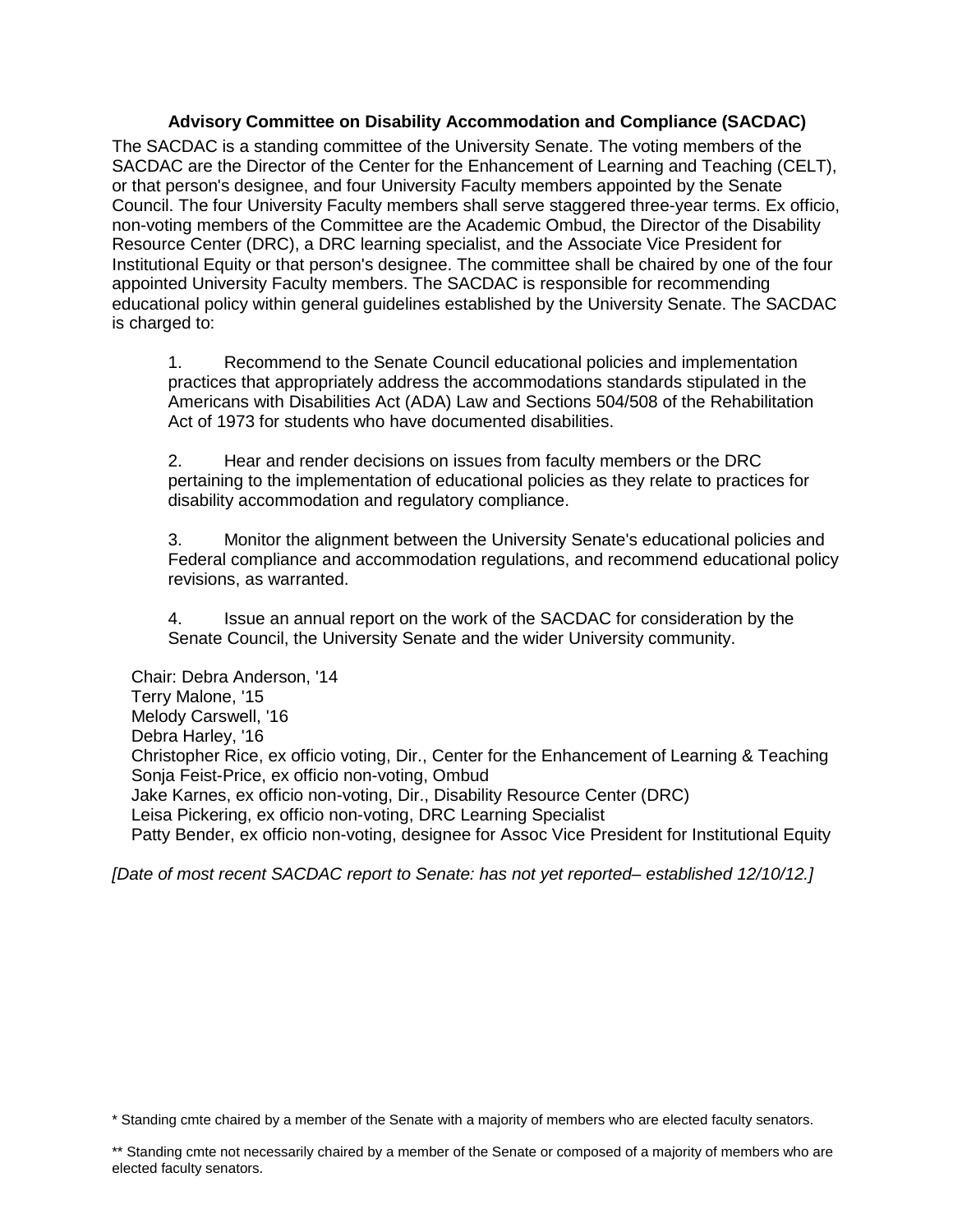## **Senate Distance Learning and e-Learning Committee (SDLeLC)**

Identify, assess and address issues related to distance learning and eLearning and make recommendations to the University Senate for policies. Specifically, the committee's activities shall include the following areas:

1. Identify issues related to distance learning and eLearning and recommend policies.

2. Monitor and respond to the University Senate concerning SACS, state and federal regulations related to distance learning and eLearning.

3. Recommend strategies for dissemination of distance learning and eLearning issues and policies.

4. Recommend strategies for effective implementation of distance learning and eLearning.

- 5. Collaborate with other UK groups/committees on issues related to distance learning and
- eLearning as appropriate.

 Chair: Sharon Lock, '14 Connie Baird (Distance Learning Programs) Ruth Beattie (AS/Biology) Roger Brown (AG/Agricultural Economics) Michelle Butina (HS/Clinical Science) Patsy Carruthers (Academic Technology Group/Information Management) Belva Collins (ED/Early Childhood, Special Education, & Rehabilitation Counseling) Derek Eggers (AS/Senior Information Technology Trainer) Peggy El-Mallakh (NU) Janet Ford (SW) Linda Gorman (HS/Clinical Science) Kathi Kern (AS/History, Director, Center for the Enhancement of Learning & Teaching) Phil Kraemer (AS/Psychology) Joan Mazur (ED/Curriculum and Instruction) Joseph Miller (CI/Library and Information Science) April Richardson (ME/Anatomy and Neurobiology) Leslie Scott (NU) Pam Teaster (PbH/Health Behavior) Stephen Testa (AS/Chemistry) Kim Woodrum (AS/Chemistry)

*[Date of most recent SDLeLC report to Senate: has not yet reported – established 12/9/13.]*

<sup>\*</sup> Standing cmte chaired by a member of the Senate with a majority of members who are elected faculty senators.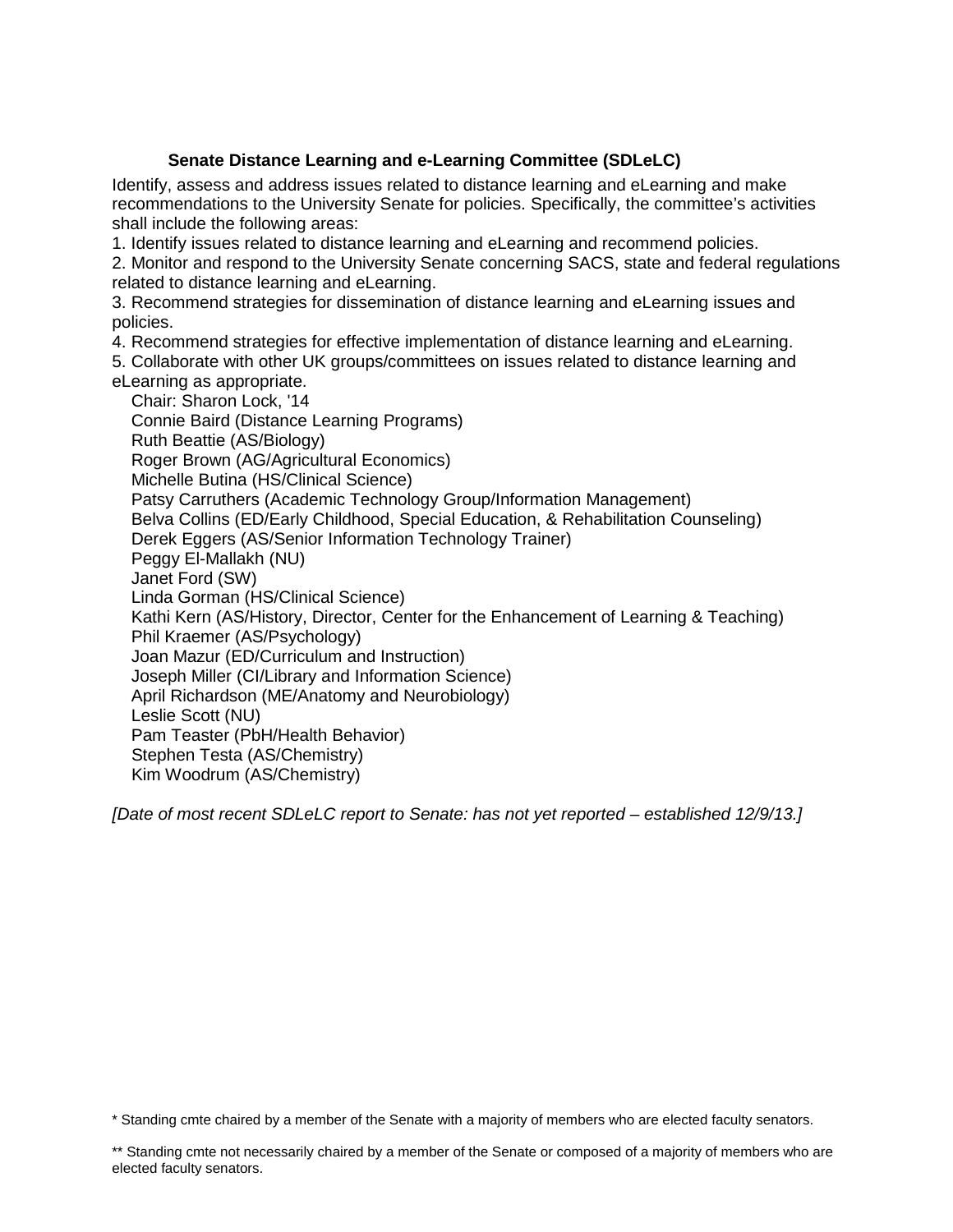# **1.4.2.9 Senate Institutional Finances & Resources Allocation Cmte (SIFRAC) \***

The purpose of the Senate's Institutional Finances and Resource Allocation Committee (SIFRAC) shall be to function in an advisory capacity to the Office of Planning, Budget, and Policy Analysis and inform the University Senate Council and the Staff and University Senates on the present status of the prospective changes in the finances and other resources available to the University.

**A.** The SIFRAC shall analyze public budget documents, published reports about financial and other trends, shall routinely solicit an informational session by a University financial officer on annual budget proposals and prospective intraacademic year budget cuts or modifications prior to their submission on the Board of Trustees, and shall function as follows:

**1.** SIFRAC may receive specified directions from the University and Staff Senate chairs jointly on items relative to the current fiscal situation; and

**2.** Minimally shall meet once a semester with the Vice President of Planning, Budget and Policy; and

**3.** SIFRAC shall meet as many times as deemed necessary by SIFRAC.

**B.** SIFRAC shall be composed equally of senators appointed by the Executive Committee of the Staff Senate and approved by a majority vote of the Staff Senate, together with members chosen by the University Senate at a maximum committee size of six (6), plus the chair. SIFRAC members optimally shall have financial and budgetary expertise relevant to University finances.

A Staff Senate member will preside as chair in even-numbered years, and a University Senate member will preside as chair in odd-numbered years.

**C.** SIFRAC shall submit an annual report. Reports of the minority are also acceptable.

Neither the chair nor a majority of the SIFRAC members have to be elected members of the Senate.

 Faculty Co-Chair: Connie Wood, 5/2014 (University Senate member) Staff Co-Chair: Ann Livingstone (Staff Senate member) Kristy Deep, '14 (University Senate member) J. S. Butler, '14 (University Senate member) Jeremy Crampton, '15 (University Senate member) Henry Vasconez, '16 (University Senate member) Jerry Hart (Staff Senate member) Ronald Bowman (Staff Senate member)

*[Date of most recent SIFRAC report to Senate: prior to 2005.]*

<sup>\*</sup> Standing cmte chaired by a member of the Senate with a majority of members who are elected faculty senators.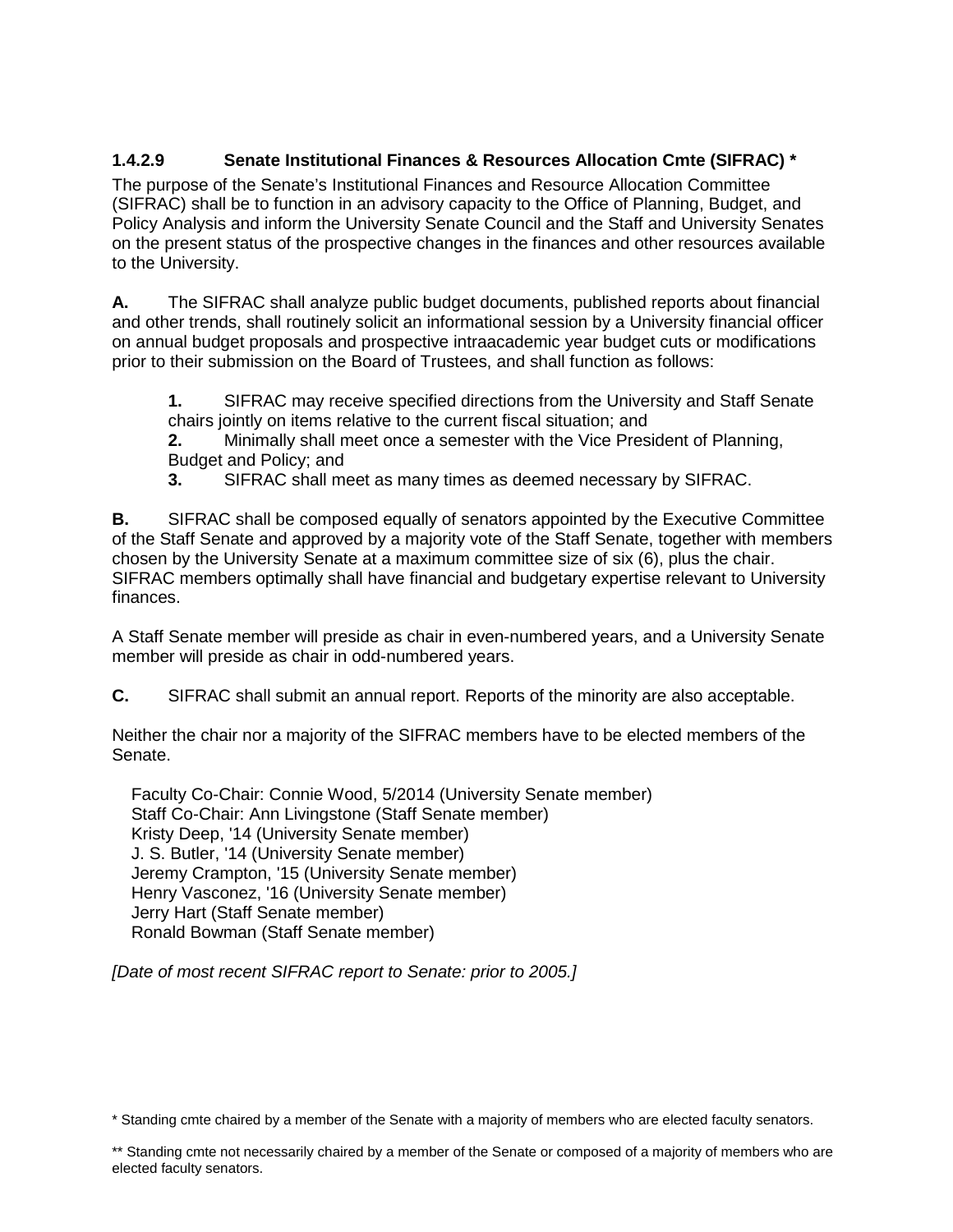## **1.4.2.4 Senate Library Committee (SLC) \***

The SLC is charged with the responsibility for recommending to the University Senate policies to promote the educational interests of the University as a whole with respect to the Libraries, the faculty body of which is equivalent to the faculty of a college (GR VII.A.1). The SLC is responsible for consultation and advising with faculty of the Libraries or the Dean of Libraries, on such matters as are referred to it by the by the Libraries faculty, by the Dean, or by other University personnel, which pertain to improving the effectiveness of the Libraries as a part of the broad academic program of the University of Kentucky.

 Chair: David Royse, '14 Matt Webster, '14 Aaron Yelowitz, '14 Terry Conners, '14 Jonathan Allison, '14 David Royse, '14 Eric Christianson, '15 Cindy Jong, '15 Rebecca McCulley, '16 James Hertog, '16 Andrew Doolen, '16 Michael Baker, '16 Chad Lee, '16 Zach Evans (Health Sciences student), '14 Terry Birdwhistell, Dean of Libraries ex officio

*[Date of most recent SLC report to Senate: 10/9/06 (recommended two motions - suggest UK become signatory to public letter of support for Senate Bill S. 2695 and suggest annual "State of the Library" report from Library dean).]*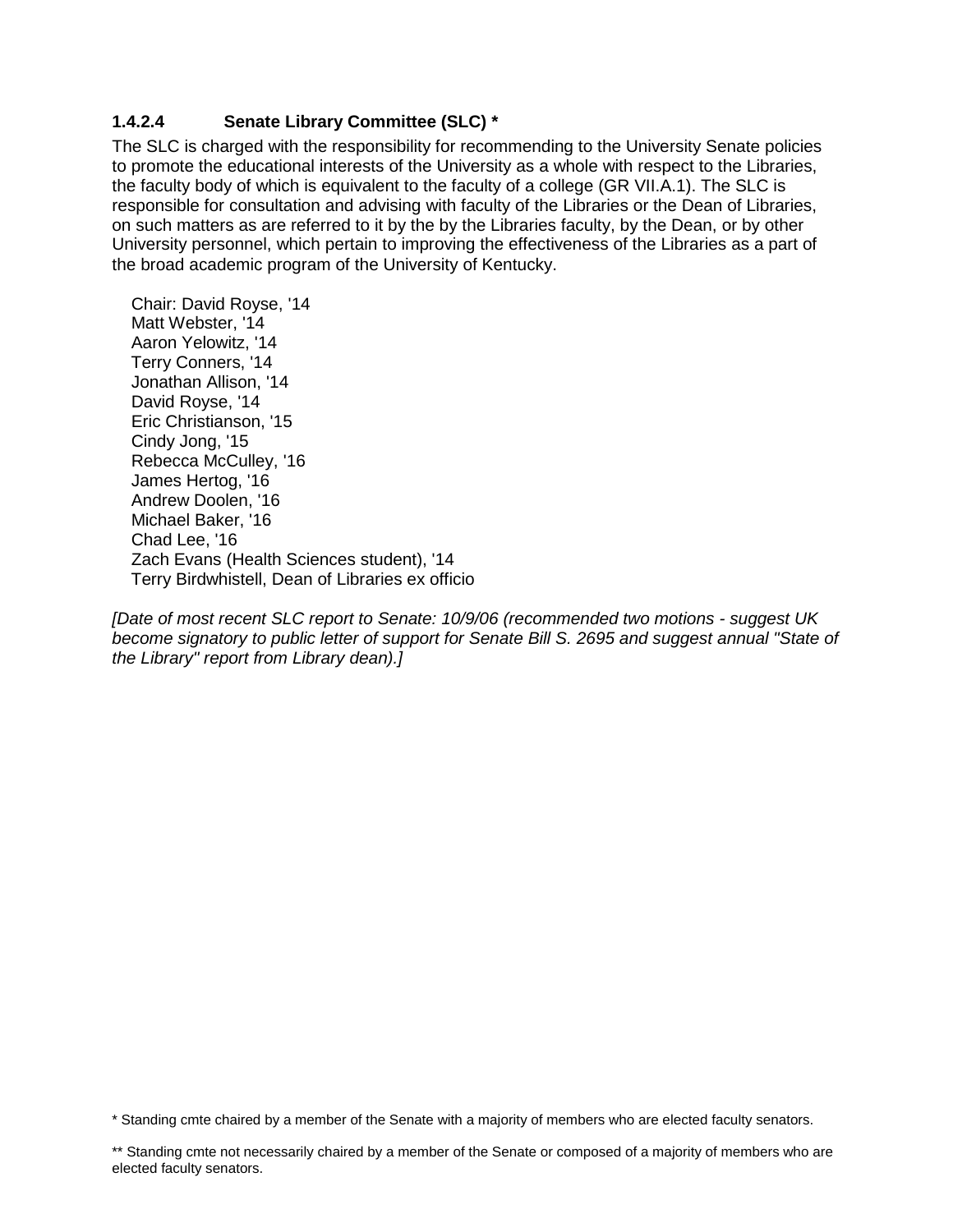### **1.4.2.5 Senate Research and Graduate Education Committee (SRGEC) \***

The SRC shall be responsible for reviewing University research and graduate education policies and their implementation. In addition, it shall make recommendations to the University Senate regarding those policies and the priorities for them.

Chair: Bruce Webb, '16 Sean Peffer, '14 Daniel Noonan, '14 Charles Fox, '15 Dave Watt, '15 Nancy Schoenberg, '16 Susan Smyth, '16 James Tracy, ex officio

*[Date of most recent SRGEC report to Senate: 9/12/11 (final reports on animal care and graduate studies).]*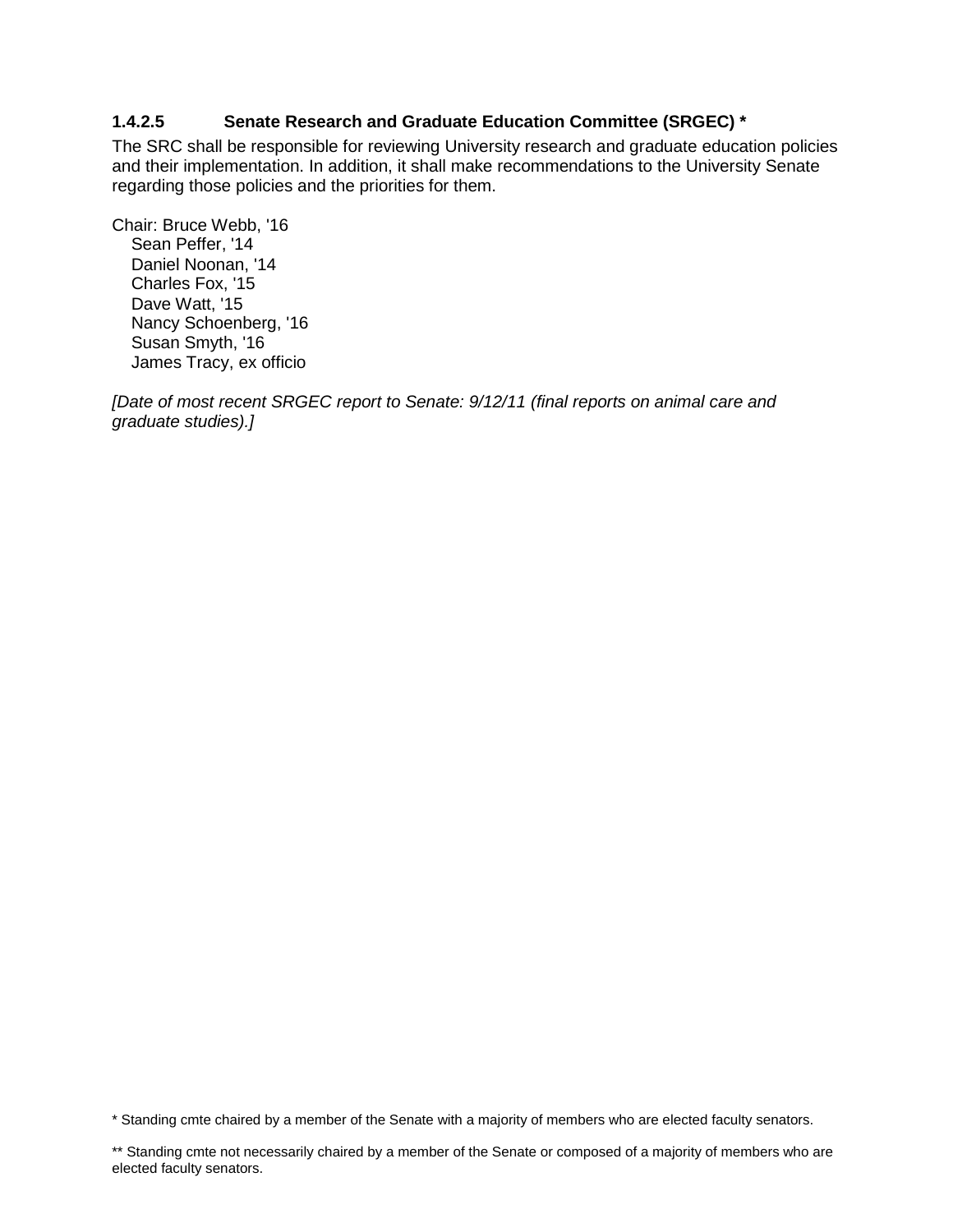# **1.4.3.2 Senate Retroactive Withdrawal Appeals Committee (SRWAC) \***

**A.** The SRWAC shall consist of four members of the University Faculty and one student, plus a sufficient number of alternates, named by the Senate Council. A representative of the Associate VP for Employment Equity, a representative of the Counseling and Testing Center, a representative from the Advising Network, and a representative from the Assistant Dean of Students directing the Disability Resource Center, will serve as *ex officio* nonvoting members of the Committee.

**B.** The Committee shall decide all student requests for retroactive withdrawals as provided by SR 5.1.8.5.

 Chair: Tom Nieman, '14 Ryan Valentin, '14 Robert Rabel, '15 Zhongwei Shen, '16 Stephanie Lynch, '14 (ex officio nonvoting - elected from Advising Network) Jake Karnes (ex officio nonvoting - Disability Resource Center) Di Sobel (ex officio nonvoting - represents Counseling and Testing Center) Patty Bender (ex officio nonvoting - represents Institutional Equity)

*[Date of most recent SRWAC report to Senate: regular annual reports (meets monthly during \] academic year).]*